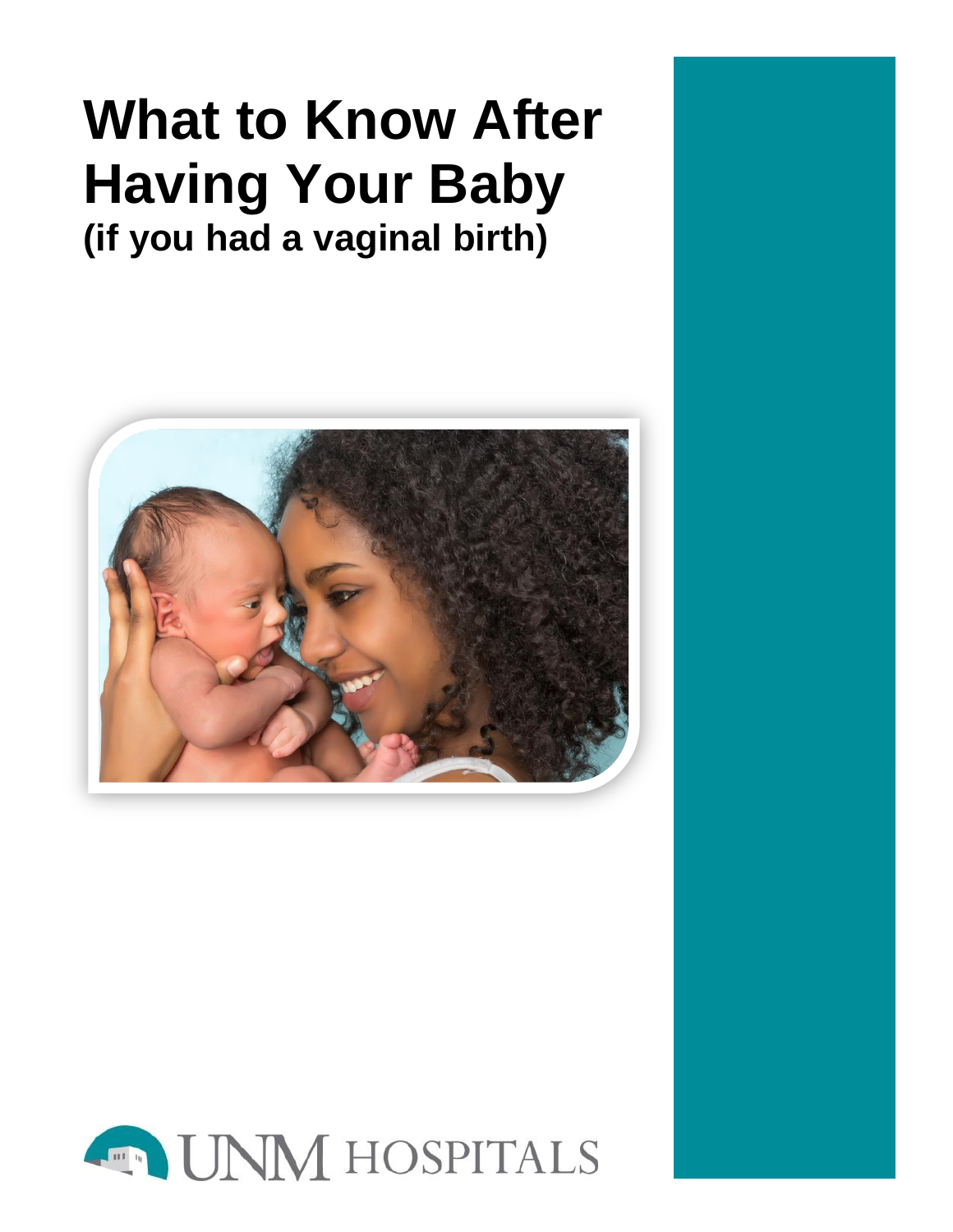We are excited that you've had your baby and will be going home soon. In case you have problems when you go home, here is some information on when and where to call:

## **Emergency Warning Signs**

If you have any of these symptoms, **please call your clinic or call OB Triage 272-2460**.

- A Heavy bleeding from your vagina or large blood clots that are as big as a lemon
- Vaginal discharge with a strong, bad smell
- Very bad abdominal (stomach) pain
- Your breasts are sore, red, or hot to touch
- $\triangle$  Fever more than 101°F
- Very bad headache that does not go away after you take Tylenol or Ibuprofen
- **△** You can't sleep due to anxiety (worries) or depression
- **△** Pain or a warm lump on one side of your calf or leg (do not massage it)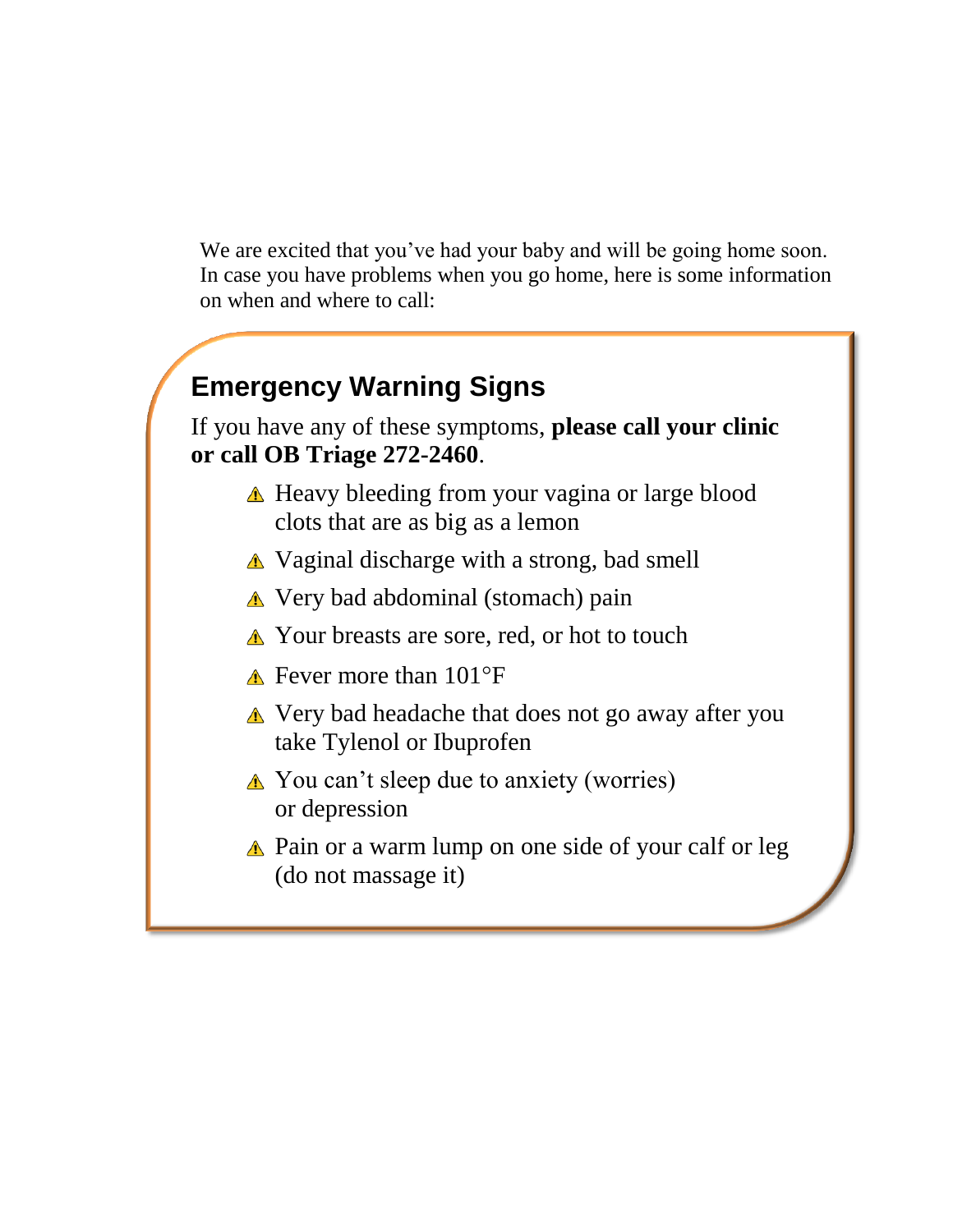# **What's in This Booklet**

Congratulations on your new baby! Postpartum (after birth) is a wonderful and sometimes hard time for families. Get as much rest and help as you can.

| Who Gets Depressed After Having a Baby? 13 |  |
|--------------------------------------------|--|
|                                            |  |
|                                            |  |

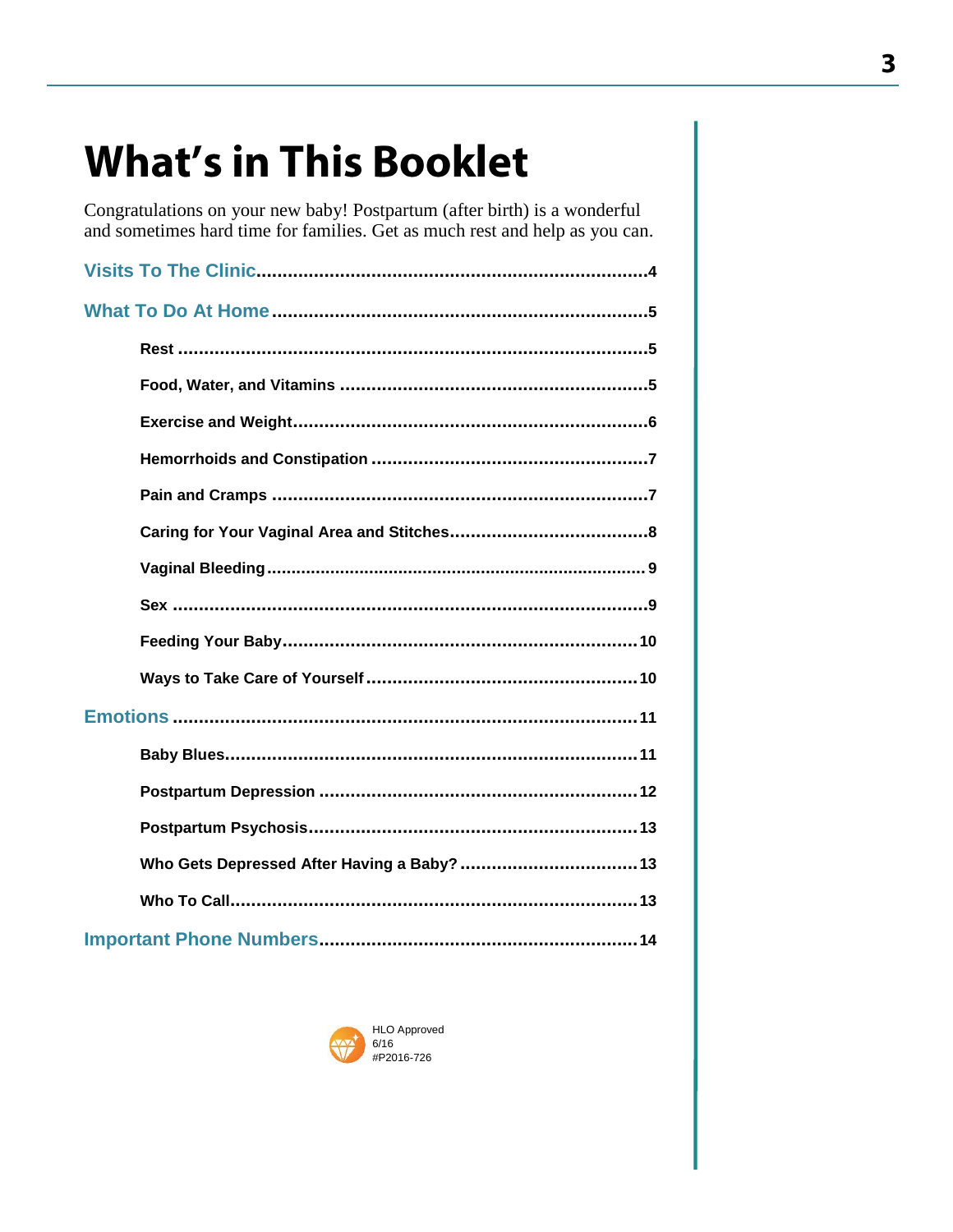# **Visits To The Clinic**

We want to support you while you get used to having a new baby. Please schedule visits to the clinic at these times:

- 2 weeks after the birth of your baby
- 6 weeks after the birth of your baby

We will talk about:

- Your emotions
- Your body healing
- Parenting and support
- Concerns
- Birth control

In case of emergencies, you can go to OB Triage for 6 weeks after giving birth.

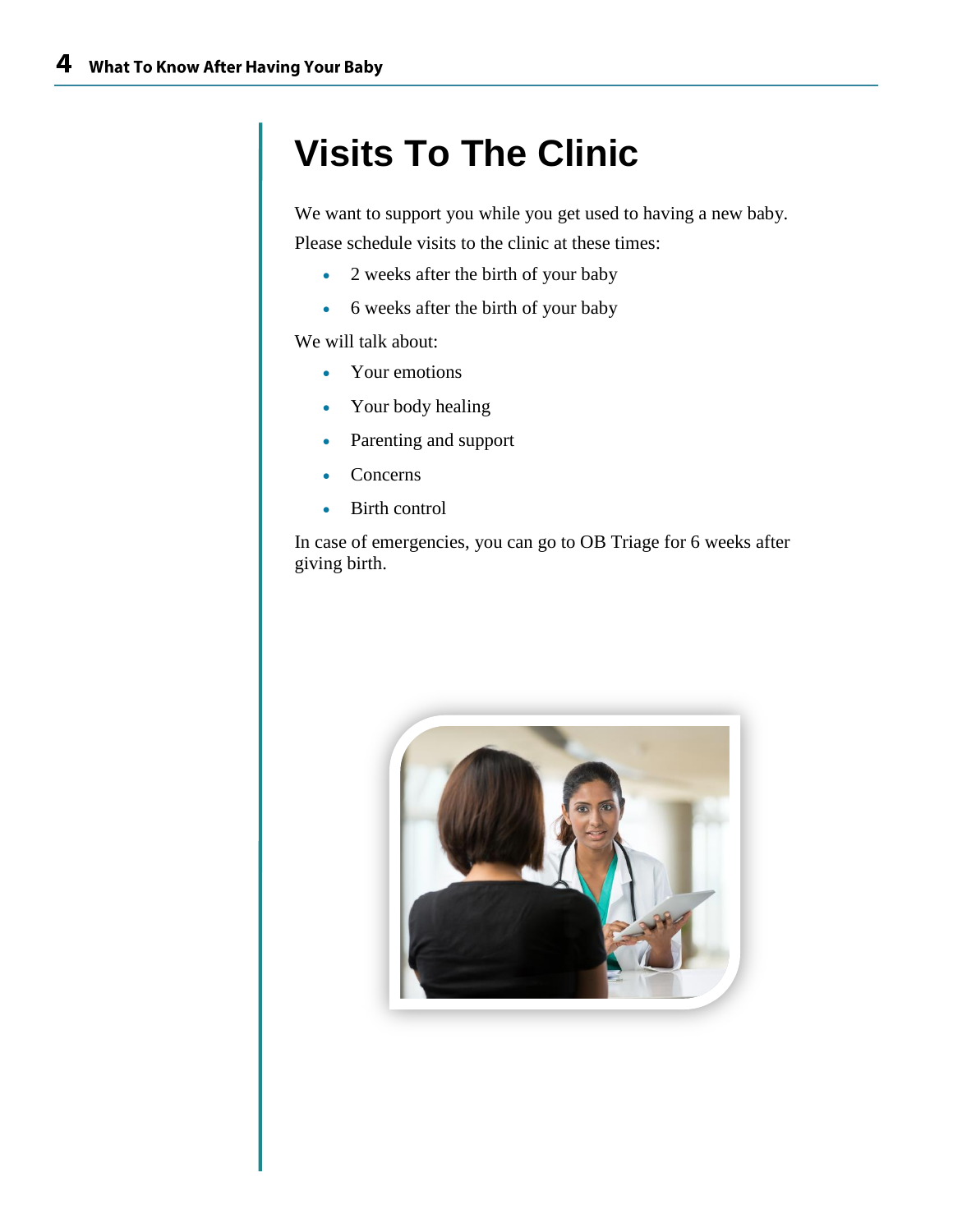## **What To Do At Home**

### Rest

Labor is hard work! Give yourself time to recover. It may take 6 to 8 weeks after giving birth to get your energy back.

- $\boxtimes$  Accept help from family and friends for childcare, shopping, cooking, and cleaning.
- $\boxtimes$  Try to nap with your baby.
- If you do too much, the bleeding from your vagina can get heavier.



## Food, Water, and Vitamins

Eating regular healthy meals is good for you and your baby because:

- it gives you energy to care for your baby.
- it helps prevent infections and heal stitches.
- it is important for breastfeeding.

Drink lots of water!

- $\boxtimes$  Drink at least 6 big glasses of water every day. This helps with constipation and with making enough breast milk.
- $\boxtimes$  When you feed your baby, have a big glass of water with you to drink.

Keep taking your vitamins. It is especially good to keep taking iron if your provider recommended it.

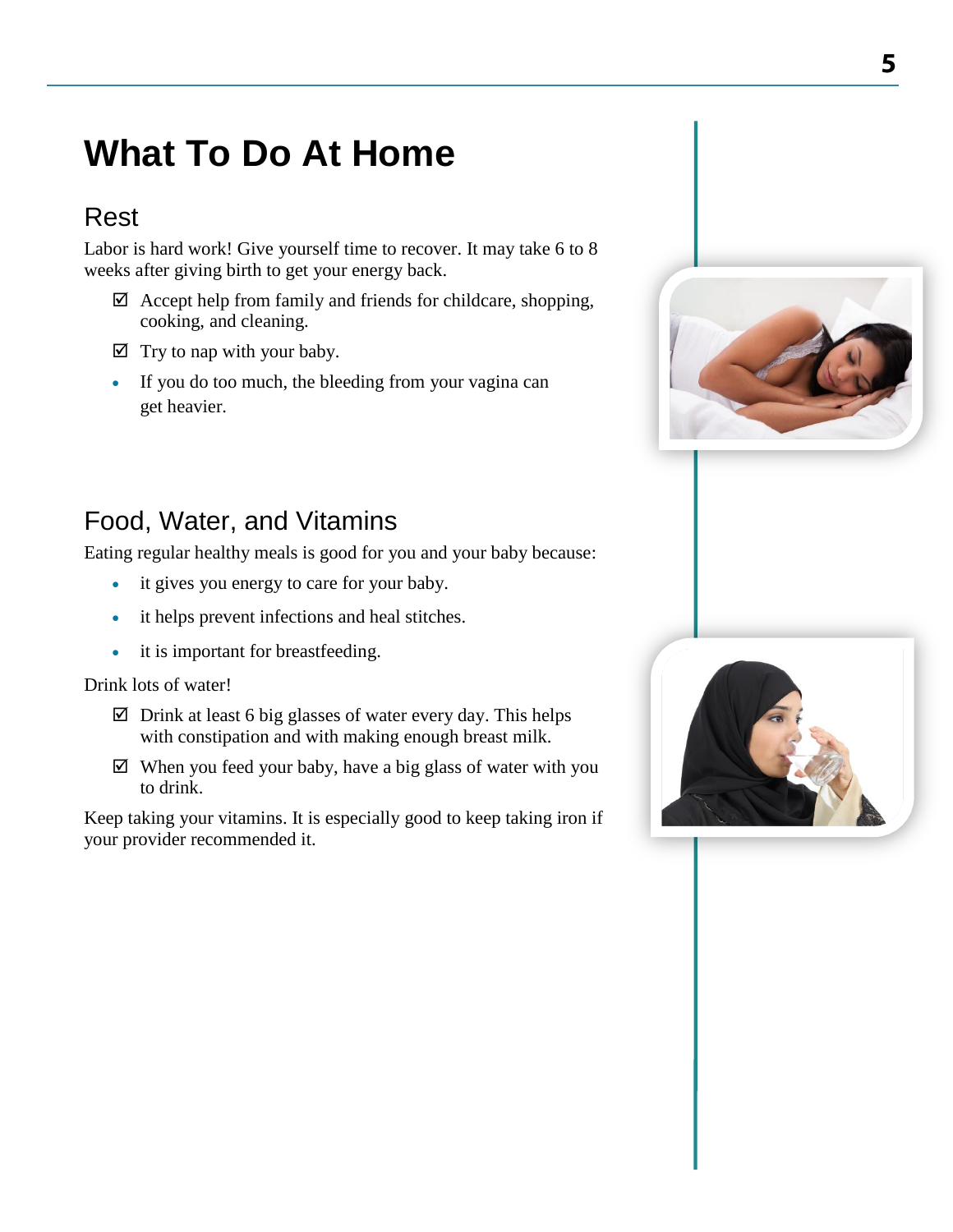#### **More about the Vaginal and Perineal Muscles**

#### **Words to Know**

- **Rectum**: Where poop leaves your body
- **Perineal muscles**: Muscles in the perineum, which is the area between your rectum and vagina.

#### **What do the vaginal and perineal muscles do?**

They help you to not wet your underwear when you sneeze or cough. They keep the uterus, bladder, and rectum from dropping into the vagina.

**Why should I strengthen them?** They get weaker during pregnancy and birth.

## Exercise and Weight

Take the first two weeks after giving birth to rest and recover. Then start doing more physical activity and do some light exercise.

- Go outside and walk for 30 minutes a day.
- Babies can go outside even if it is very hot or cold. Fresh air and sunshine are good for both of you.
- $\triangle$  If you have more vaginal bleeding while you exercise, you need to slow down.
- It can take 6 to 12 months to lose the weight gained in pregnancy. Have patience and give yourself time.

**Pelvic floor exercises** are a good way to strengthen the muscles in and around your vagina and make your blood flow better.

- First, find the perineal muscle.
	- o Try to stop and restart your pee while you're on the toilet. The muscle that you're using to do that is the perineal muscle. You found it!
	- o Do not do this exercise often. It just helps you find the muscle.
- Once you know where the muscle is:
	- o Squeeze the perineal muscle about 10 times, at least 6 times a day.
	- o Hold each squeeze for 10 seconds
	- o You will get better with practice

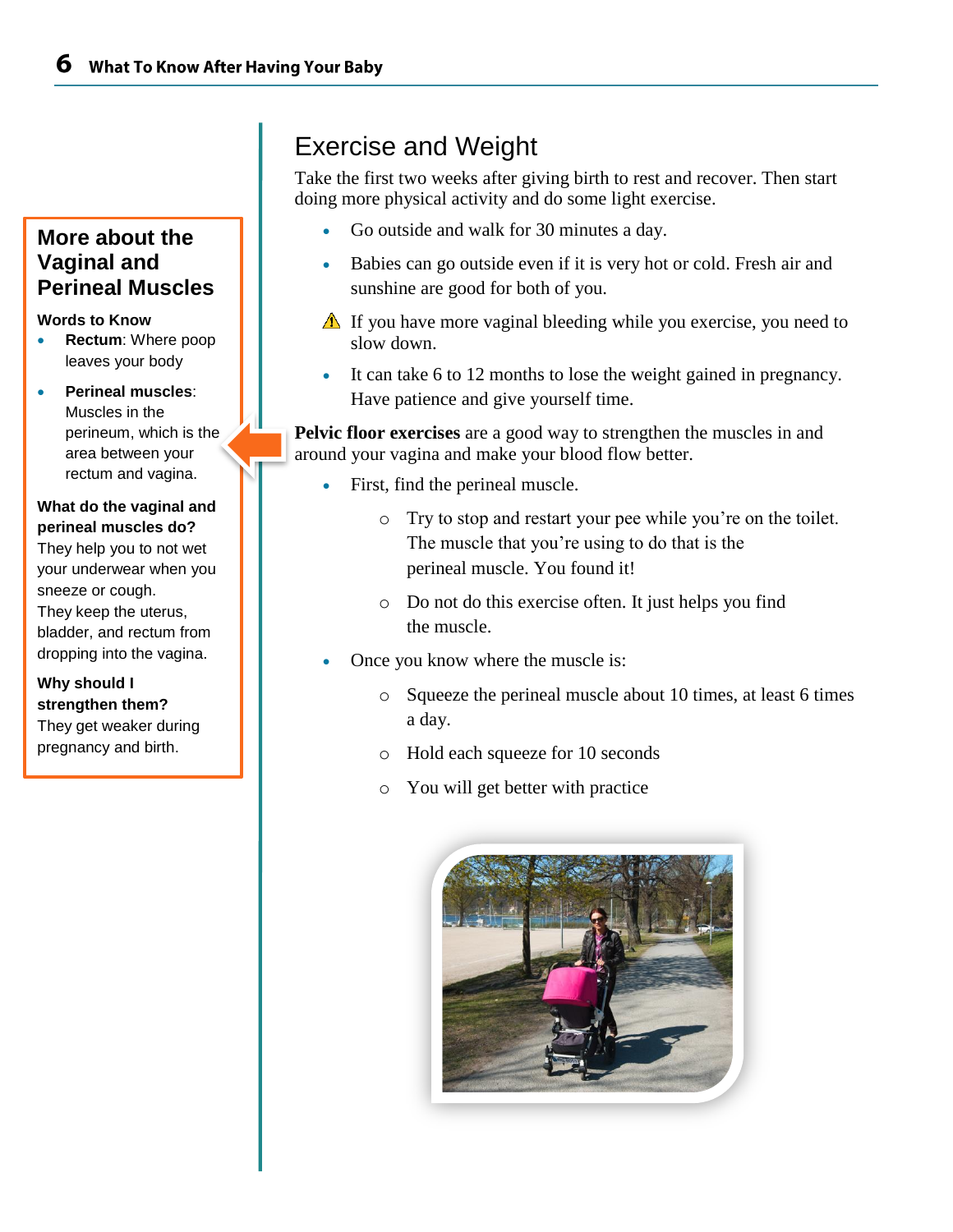### Hemorrhoids and Constipation

**Hemorrhoids** are swollen veins around your rectum.

- They can hurt or make you bleed when you poop.
- Many people get them during pregnancy or after pushing out a baby.

To care for hemorrhoids and help them shrink you can:

- $\boxtimes$  use Tucks or Witch Hazel compresses. Keep them cool in the refrigerator.
- $\boxtimes$  take a Sitz bath: soak your bottom in bath water 2-3 times a day for up to 15 minutes at a time.

**Constipation** is when you have trouble pooping or your poop is hard. It's important to prevent constipation, especially if you have hemorrhoids.

To prevent or ease constipation, you can:

- $\boxtimes$  drink 8-10 glasses of water a day or other drinks without caffeine.
- $\boxtimes$  eat foods high in fiber, like raisins, prunes, bran, cereals, muffins, beans, and raw fruits and vegetables.
- $\boxtimes$  try a fiber supplement like Benefiber or Metamucil if you still don't have soft, regular poops.

### Pain and Cramps

Many women have cramps for a few days after giving birth. This is because your body is helping your uterus (womb) shrink to its normal size. This helps prevent heavy bleeding.

- Right after giving birth, your uterus shrinks to the size of a grapefruit. You can feel the top of it just below your belly button.
- It takes 6 weeks for your uterus to return to the size it was before pregnancy.

Here are some things that help with cramps:

- Ibuprofen (take 400-600mg every 4-6 hours)
- Red raspberry leaf tea. Drink as much as you want.
- A warm bath or shower or a hot water bottle on your belly



Eat foods that are high in fiber to prevent or ease constipation.



Red raspberry leaf tea can help with cramps.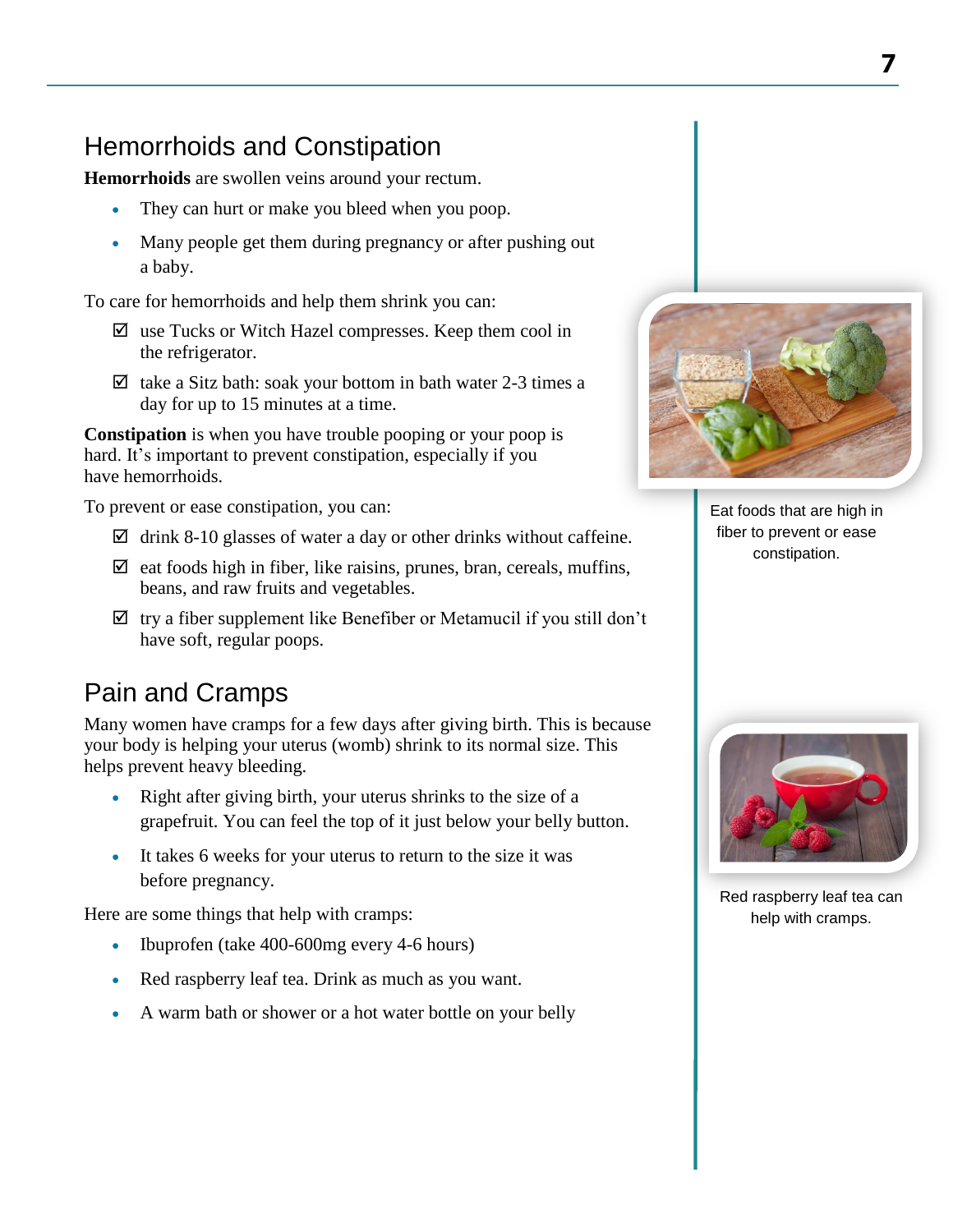

## Caring for Your Vaginal Area and Stitches

#### **Vaginal Pain**

The area around your vagina is very tender and sensitive after delivery. Here are some things you can do to lessen pain:

- Use ice packs for the first 24 hours after giving birth. This can lessen pain and swelling.
- After 24 hours, do warm water soaks or sitz baths. It will also give you 15 minutes of private time! Here's how:
	- o Put about 6 inches of warm water in your bathtub and sit in it Do this 2 or 3 times a day.
	- o This will help your vaginal area heal more quickly.

### **Burning When You Pee**

You may have some burning the first time you pee after delivery. Here are some things that might help with the burning:

- Try peeing in the shower or bathtub.
- The hospital will give you a squirt bottle. Fill it with warm water and use it after you pee or poop. This helps keep your vaginal area clean and helps you feel more comfortable.
- Always wipe from front to back after using the toilet.

#### **Stitches**

Stitches usually dissolve in a few weeks and do not need to be taken out.

 If they are painful, take Tylenol (325-650mg) every 4-6 hours or take Ibuprofen (400-600mg) every 4-6 hours.

### **No Tampons or Douching**

**Do not** use tampons for 6 weeks after your baby is born. You should never rinse out the inside of your vagina (douche), but especially stay away from douching during this time.



6 weeks.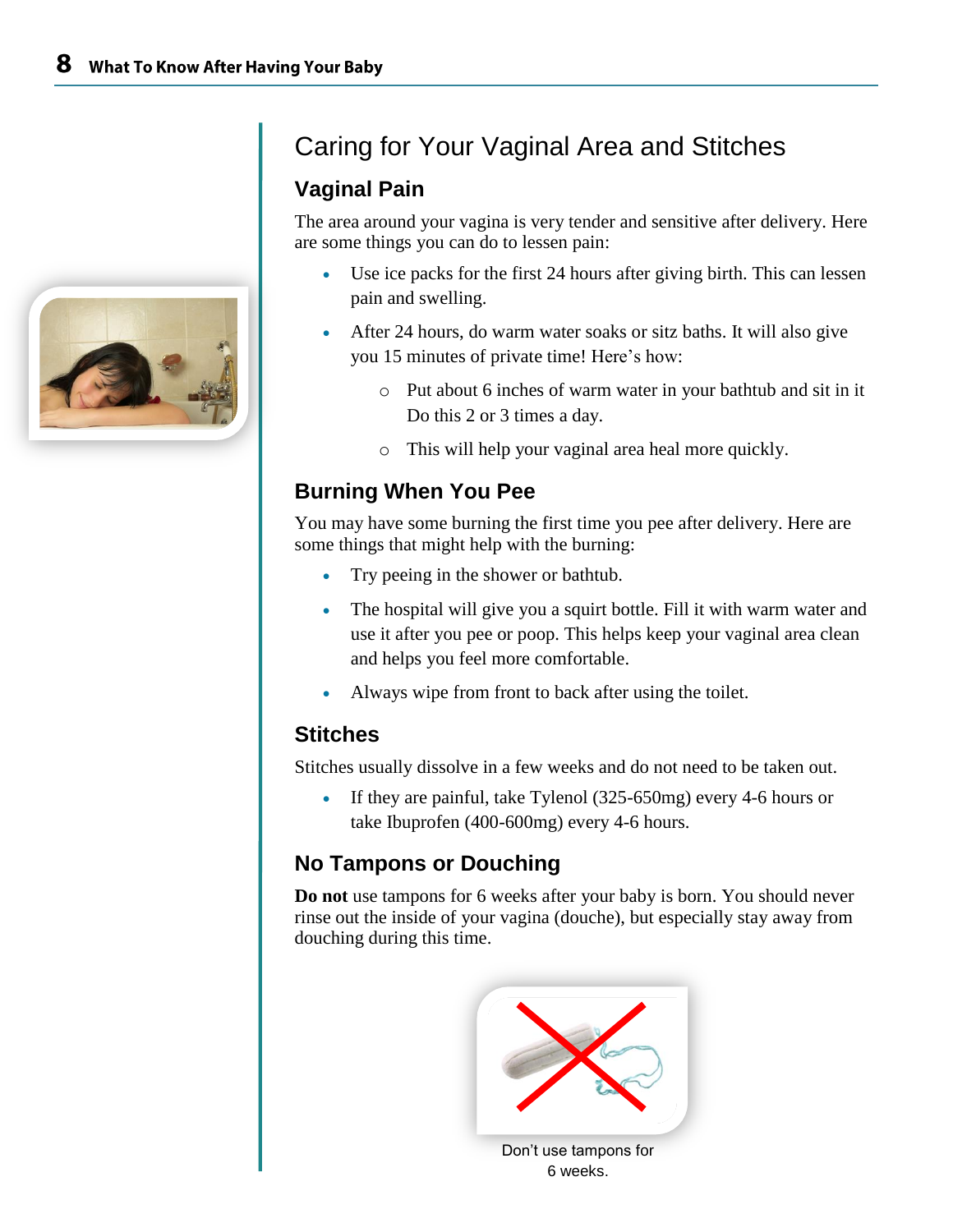## Vaginal Bleeding

After your baby is born you will have heavy bleeding like a period. This can last 6 to 8 weeks after giving birth.

- Each day the blood flow should become less. The color changes from bright red to brown and then cream color.
- The bleeding shouldn't smell bad.
- It is normal to pass small blood clots the size of raisins or grapes. **If the clots are large like lemons or oranges or if your bleeding soaks more than 2 pads an hour call OB Triage (272-2460) and talk to the nurse.**
- If the bleeding becomes very heavy, slow down! You may be doing too much.
- Peeing every 2 hours can help lessen vaginal bleeding.
- If you had birth control placed before you left the hospital (IUD or implant), your bleeding may last longer than 6 - 8 weeks.
- Your period may come back as early as a month after your baby is born. Or you may not get your period for another year (especially if you're breastfeeding). It's different for each person.

### Sex

It is okay to have sex when you feel healed and the bleeding has stopped. Some people don't feel like having sex for a while after having a baby and would rather cuddle or talk. That's okay too. Talk to your partner about how you feel about sex.

Here are some other things to know.

- If you have sex with men, use birth control before you have sex. You can get pregnant very quickly after having a baby, even before your first period.
	- o If you have not started a birth control method yet, use condoms.
- Your vagina might get dry if you are breastfeeding. This can make sex uncomfortable. Try a water-soluble lubricant like K-Y jelly to make sex feel better.
- You might leak milk with an orgasm. That is normal.
- If you have a partner or spouse, it is good to spend time alone with him or her. Even a 30 minute walk can be a date.



Talk to your partner about how you feel about sex.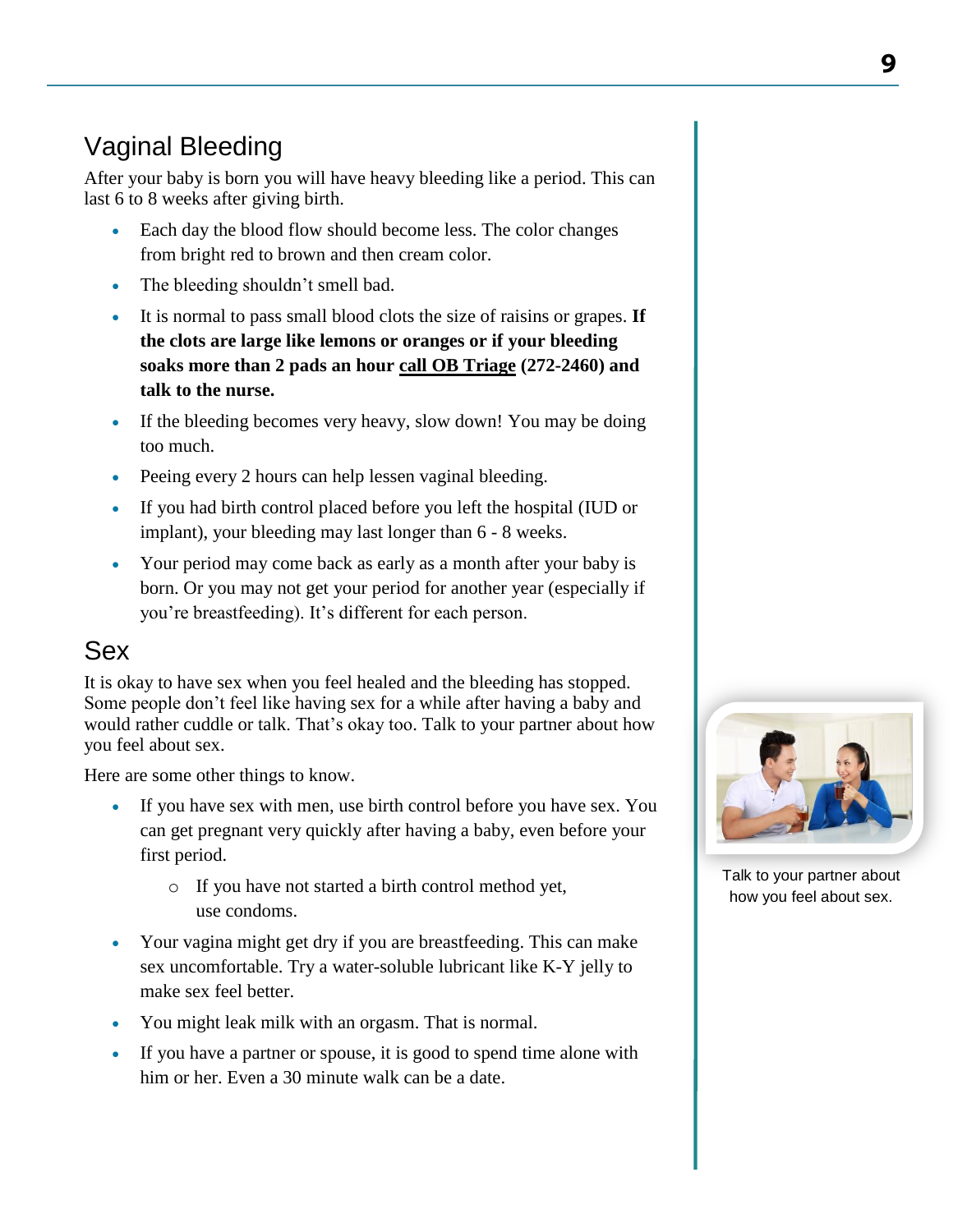#### **Breast Pumps**

You might be able to get electric breast pumps and some breastfeeding supplies through your health insurance. Call your insurance company or Medicaid for more information.





Try to sleep while your baby is sleeping.

## Feeding Your Baby

#### **Breastfeeding**

Congratulations for breastfeeding your baby! We are glad to help you continue breastfeeding.

For breastfeeding information and resources, see our other handouts.

Call our breastfeeding hotline if you have any questions or concerns about breastfeeding: 505-272-5934.

#### **If You Are Not Breastfeeding**

Your milk may still "come in."

- This happens 2-4 days after your baby's birth.
- For 24 to 36 hours, your breasts will become very full and large.

This can be very uncomfortable. Here are some things that might help:

- $\boxtimes$  Wear a supportive bra.
- X Do not touch your breasts.
- $\boxtimes$  Use ice packs or bags of frozen peas or corn. Put them over your breasts and under your armpits.
- $\boxtimes$  Take Tylenol (325-650mg) every 4-6 hours or Ibuprofen (400-600mg) every 4-6 hours.

After this uncomfortable time, milk may keep leaking from your breasts. Leaking can happen for 2 weeks after delivery.

## Ways to Take Care of Yourself

- Ask for help. Let other people cook, clean, and run the house. Focus on yourself and your baby.
- If you want people to visit, ask them to bring food for you and your family.
- Sleep whenever you can. You may want to get things done when the baby sleeps, but try to rest. This is your time to sleep too!
- Talk to other mothers or join a new parents group. If you're breastfeeding, call La Leche League and go to their meetings.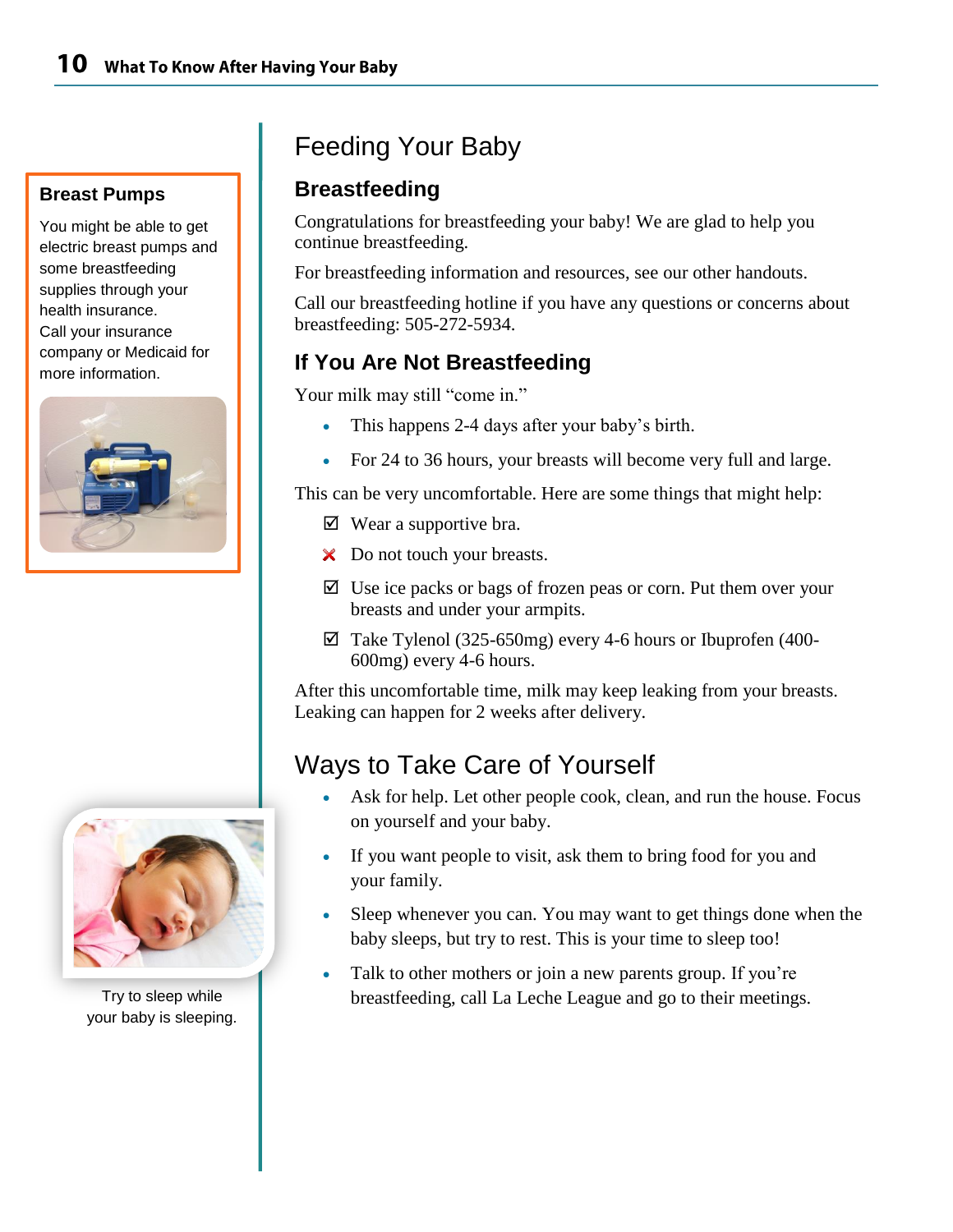# **Emotions**

## Baby Blues

Bringing a new baby home is a big deal! Although it is often a happy time, there may be times when you feel emotional.

Many people get "baby blues". They are a normal part of getting used to parenting.

- If you have baby blues, you might feel sad during the first week after giving birth. You might:
	- o have mood swings.
	- o get tearful.
	- o feel grumpy or worried.
- These feelings get worse if you are tired or anxious (nervous, stressed).

If you're feeling baby blues, it might help to:

- talk to family and friends (including other new moms).
- take time to care for yourself.
- get more rest.
- get help with childcare.

Talk to your healthcare provider if:

- you are not sleeping.
- you are getting more and more upset or sad.



If you're feeling sad, talk to family and friends.

**About 3 out of every 4 women get baby blues.**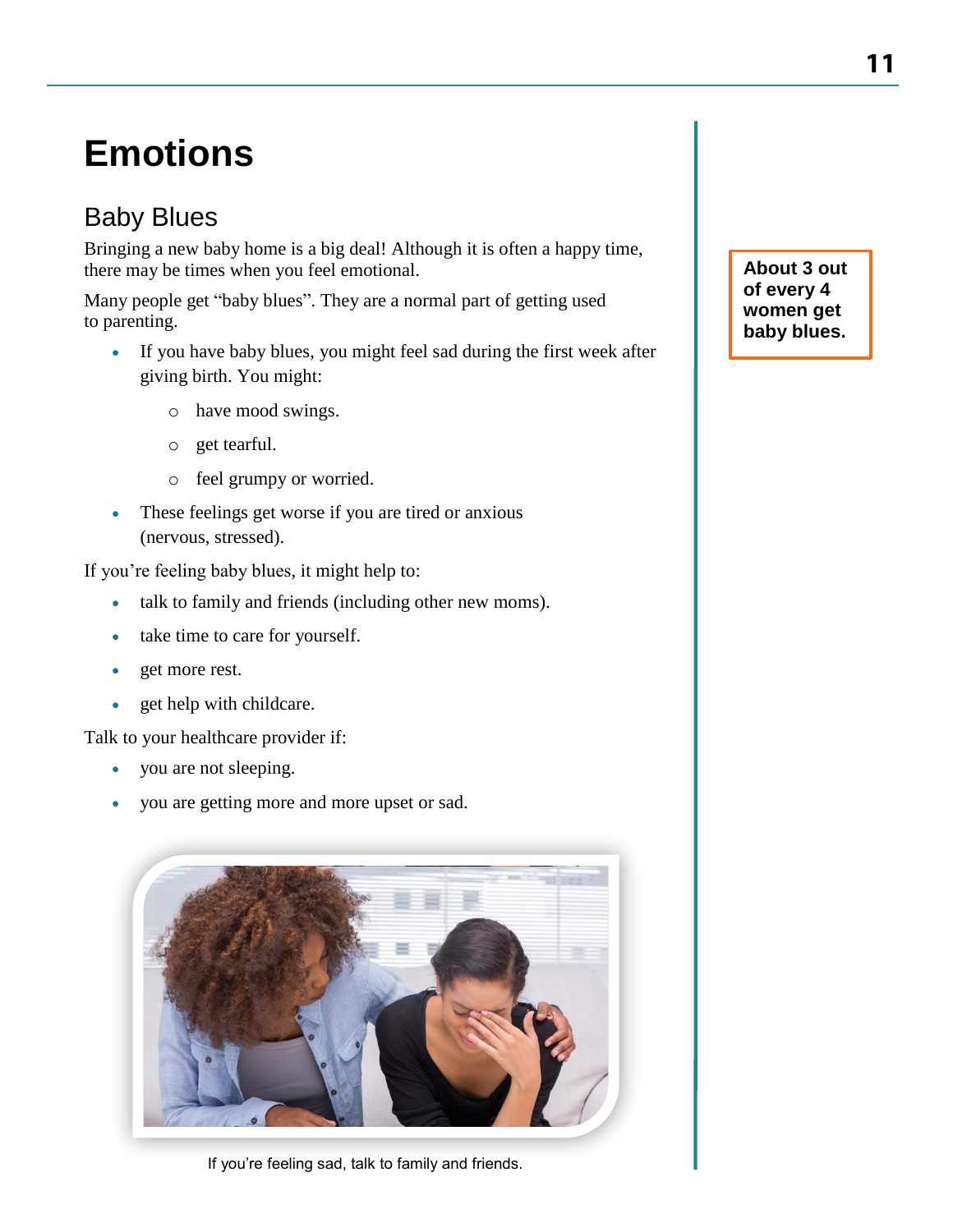

Some women have depression during the first year after having a baby usually in the first 3 months. This is called postpartum depression.

#### **Signs of depression**:

- You feel overwhelmed or you feel like you can't take care of your baby.
- You feel anxious (very worried). You have feelings of panic (sudden fear) or panic attacks.
- You aren't interested anymore in the activities you used to enjoy.
- You feel like you don't want to eat or you're eating too much.
- You feel really lonely.
- You are crying a lot.
- You feel angry, like you might explode.
- Your energy is low or it is hard to get out of bed.
- You have a hard time sleeping or you can't sleep, even when the baby sleeps.
- You can't concentrate or focus. It is hard to make decisions.
- You feel like you are not normal or real anymore.
- You feel like a failure as a mother. You are thinking that the baby might be better off without you.
- You are afraid of touching the baby or you don't like the baby.
- You are thinking about killing yourself or dying. You fear that you will hurt yourself or your baby.

People with postpartum depression have these symptoms every day for 2 weeks or longer. If you're feeling this way, it can be a sign of depression.

Call your provider to set up an appointment as soon as possible. **Call your provider or OB Triage (272-2460) right away if you feel like you want to hurt yourself or your baby, or if you feel your depression is very bad.**

It's not just you! Depression can be treated with care measures, like counseling or medicine.

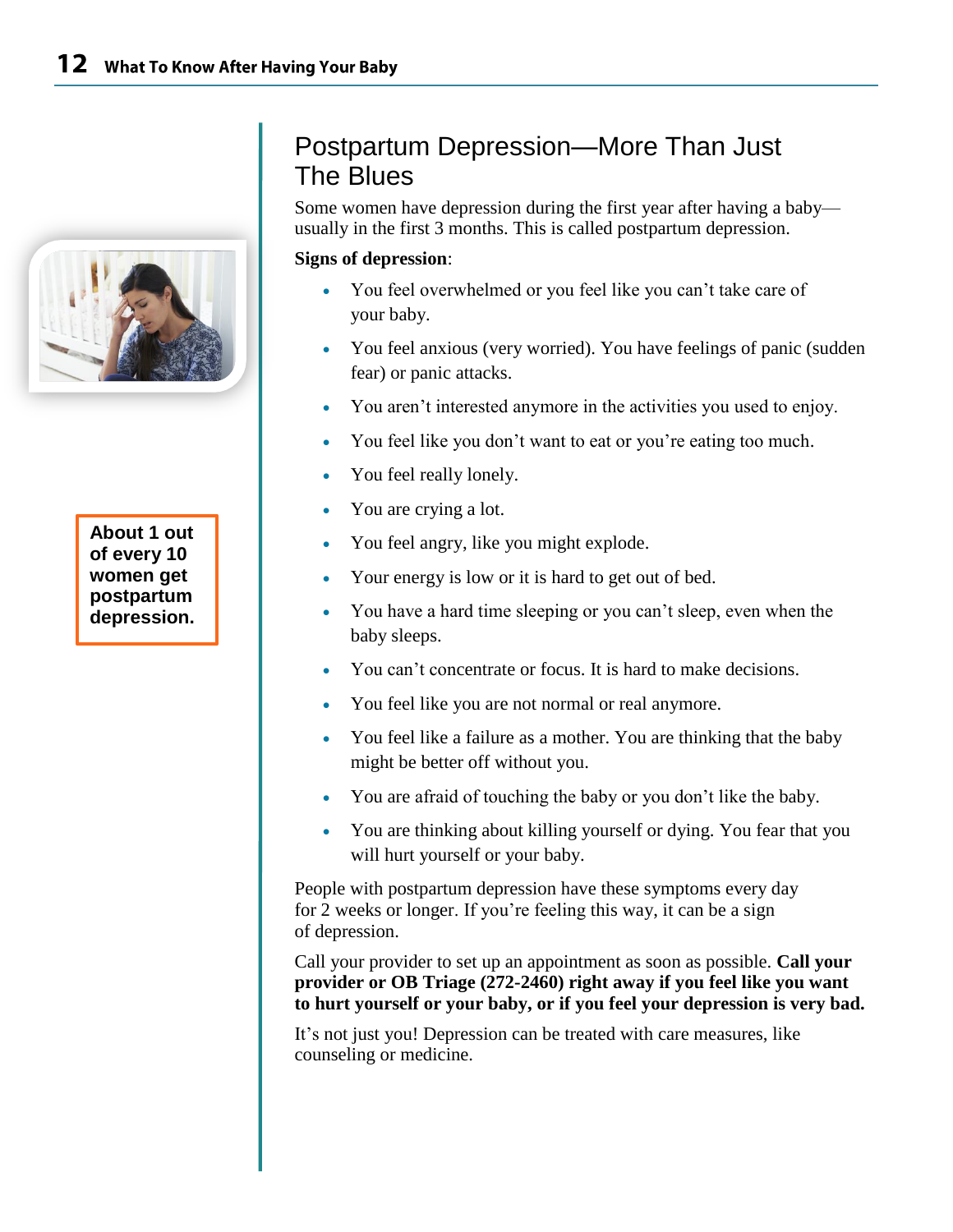## Postpartum Psychosis

A few women can have a serious emotional health problem called postpartum psychosis. They might:

- lose touch with reality.
- hear or see things that are not really there.
- have strange and sometimes dangerous behavior.

If this happens with you or your loved one, **get help right away**. This is an emergency. **Call Psychiatric Emergency Services at 272-2920 or 911**.

## Who Gets Depressed After Having a Baby?

Anybody can get postpartum depression.

We do not know the exact cause, but it is probably related to a many things at once.

- One cause might be changes in hormones after giving birth. This changes how the brain functions.
- You are at more risk for postpartum depression if:
	- o you've had depression or times of "feeling low" in the past.
	- o you have family members with depression.
	- o you have had stressful things happen in your life recently.
- Having a baby is a major event and it can trigger reactions to past traumas (stressful and frightening events) that you may have suffered.

## Who to Call

You can get help to get past these feelings. Many people feel better when they talk to someone, like in support groups or counseling. Talk to your provider if you're worried. Or you can call one of these phone numbers.

- If you feel like you may hurt yourself or your baby call UNM Psychiatric Emergency Services at **272-2920 or 911.**
- Postpartum Support Warm Line: 800-944-4773
- New Mexico Crisis and Access Line (open 24 hours a day, 7 days a week): (855) 662-7474
- Journeys Clinic at UNM Hospital 4<sup>th</sup> Floor Women's Health Center (appointments on Thursday mornings): 505-272-2245

**If you have postpartum depression, remember to take care of yourself!** 

**See page 10 for tips on self-care.**